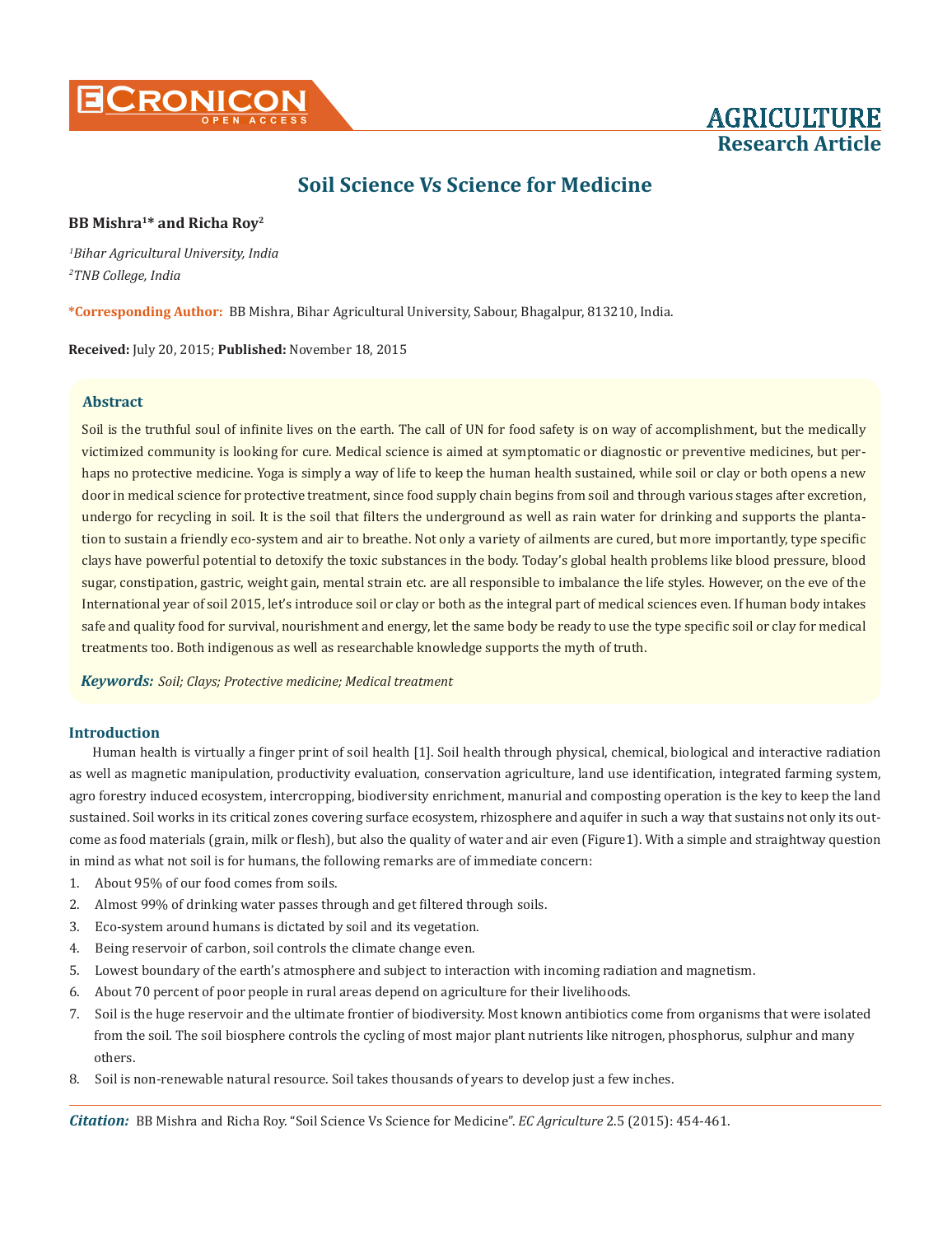- 9. Soil erosion is a curse. It is both natural and man-made. A rich and deep soil that may have taken more than 100,000 years to form can be lost over night due to soil erosion.
- 10. Soil or clay has been an integral part of medical science and needs to have been popularized globally.
- 11. Human, humanity, harmony and humus are all interlinked in a big way to the soil and so to the land.
- 12. Non-farming uses of soil following the construction of buildings and roads (soil sealing/shrinkage) lead drastically as well as ir reversibly to undesirable climate change.
- 13. Soil sickness through contamination and pollution is an emerging problem that needs to be critically evaluated.

Thus, the ultimate target to insure maximum potential yields per unit of land at highest profit by lowering the unit production costs is possible by building, restoring and maintaining the overall soil health that includes fertility and safety of soils in relation to pedology and edaphology. Besides, there is ample scope of taking shelter on type specific soils and clays for protective medical treatments. Importantly, the imbalanced, undesirable and unsustainable approaches with soil and land have made our food unsafe, water toxic and polluted besides air being impure [1]. The accumulated impacts are reflected on human health considerably across the globe. The existing situation of human health problems necessitates for rethinking on a soil being the building block of food supply chain issues with safety.

The human body suffers from ailments that are caused mostly by nutritionally poor, imbalanced or toxic food and chemically contaminated unsafe water or dust loaded with impure air. Such patients immediately visit a medical clinic for quick relief. The practitioner after diagnosis prescribes some medicines just to suppress the ailment identified often without knowing or giving the importance of root cause. In fact, food chain in true sense starts from soil, which controls all plants, grains, animals including their products, water and even air. On doctor's advice, the patients spend a lot on quality food without testing for undesirable constituents in foodstuff being used. The patients used to follow yoga even. But, no one wish to check the soils that control food, water and air. A healthy soil is one that gives healthy food, pure water and clean air. As such, soil science is the integral part of medical science [1]. Apart from this, the significant role played by soil and clay as medicines deserves appreciation to address such vital issue by policy makers as well as medical council of respective countries.

Evidences available often indicate certain actual benefits of eating soil, dirt or even clay. It removes toxins from human body and often helps to lose weight. However, its uses can make the body anaemic and that too because of a lack of iron in the blood. In true sense, medical science hardly supports such practice and recommends that eating soil would reduce the hunger and often causes infection. Contrary to this, few people eat red clay soil after lunch as a measure of iron deficiency. Some African tribes use clay against diarrhoea. However, soil eating is dangerous issue, if anthrax bacteria and other undesirable organics resist for years in the soil. Besides, soil eating may pose hazards like (a) chemical contamination, especially heavy metals and (b) harmful bacteria through sewage or manure especially roundworms. Besides, eating soil or dirt may lead to some gastrointestinal problems like constipation, vomiting, abdominal pain, loss of appetite as well as diarrhoea. Normal children will rarely eat enough soil to get into this kind of trouble. It is often advocated that eating a pinch of 500 mg clean soil clay may benefit the immune system, though the quantity may be increased beyond the age more than three years. The experience of Dr. Jeremy Friedman, the Division of Paediatric Medicine in Toronto is remarkable.

The most serious health concerns caused by contaminated soil are due to lead and arsenic. Lead is a potent toxin that can damage the nervous systems of embryos, breastfed infants and young children. Long-term exposure to arsenic increases the risk of cancers of the skin, lungs, bladder, kidneys and liver. Even small amounts of lead delay mental development, lower intelligence, impair hearing, and even affect balance. This damage to the nervous system may be irreversible. A child having high level of lead in blood is often pale and irritable. He may feel sleeplessness, constipation, loss of appetite, abdominal pain and headache. Symptoms caused by poisoning with other heavy metals are similar. When children have consumed arsenic from contaminated soil, they may have: upset stomach or vomiting, stomach cramps, diarrhoea,swelling of the face and headaches.

*Citation:* BB Mishra and Richa Roy. "Soil Science Vs Science for Medicine". *EC Agriculture* 2.5 (2015): 454-461.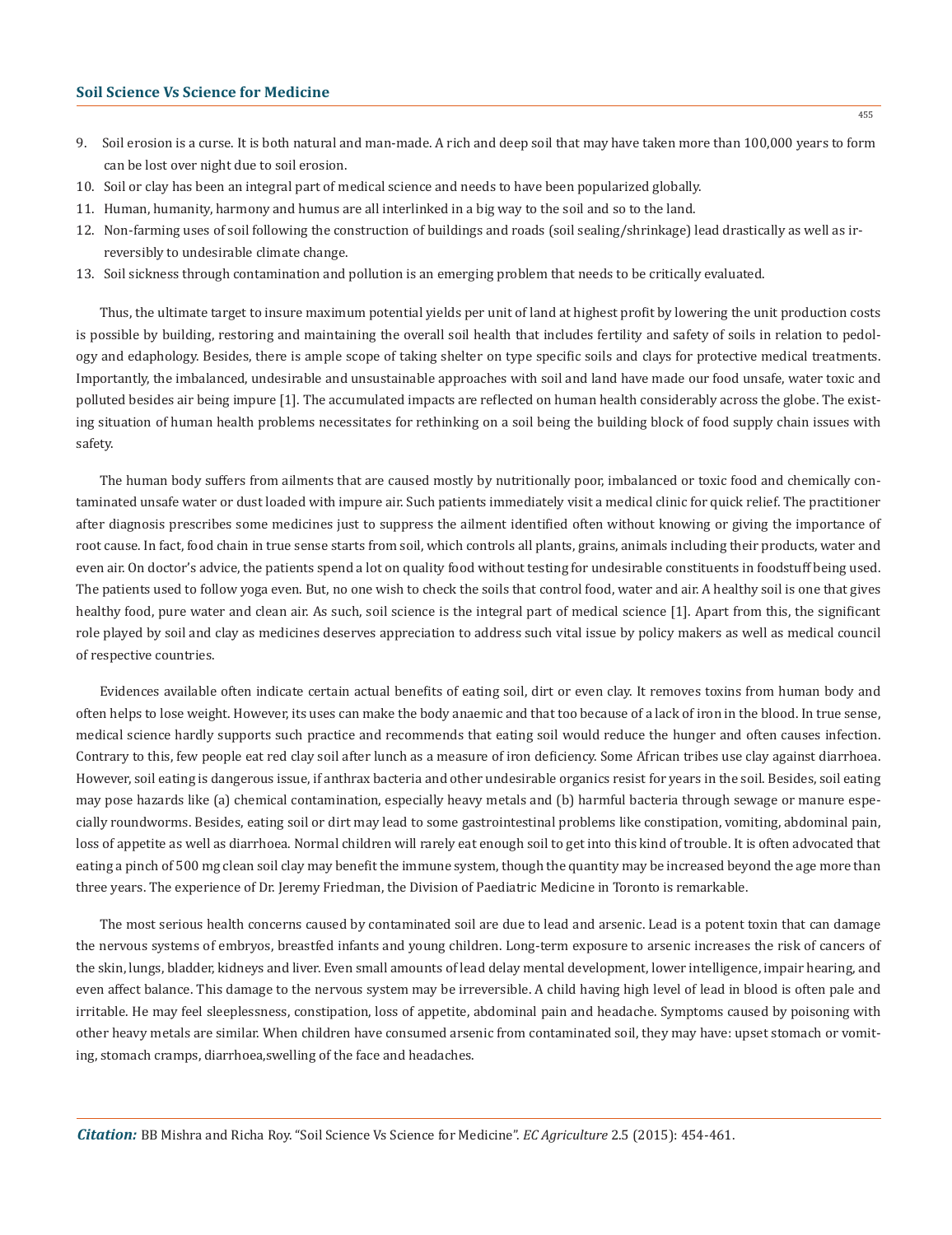Clay eating is associated historically with treatment for cholera and bacterial infections. Clay tablets were used widely across the Mediterranean as well as European territories in certain religious cause besides in curing the poisoning and the plague. However, the clay tablet was used by Roman Catholic Church and was listed in pharmacopeia as late as 1848. The use of eating clay has been studied in America, Sweden, Africa, Indonesia and Australia. In India and many other countries, however, knowledge on soil and clay eating is scanty. By and large, the practice is being revolutionized as a means of medical treatment. The rates of pregnant women eating soil or clay in African countries range approximately from 28% in Tanzania to 65% in Kenya, where clay is selectively identified and sold in markets. They collect it from termite mounds being rich in minerals and eat at an average of 30g daily. Commendable contributions as recorded herein include the reports of Callahan. (2007), Cieslak., *et al*. (1993), Dominy. (2004) [2], Geissler. (2000) [3], Hunter. (1973) [4], Hunter and Kleine. (1984) [5], Trevor Stokes. (2006), Vermeer., *et al*. (1985) [6], Wiley and Solomon. (1998) [7] and Wilson. (2003) [8], though many indigenous knowledge is yet to be tested and documented. The present paper, thus, aims at sensitizing the professionals of both medical as well as soil science to authenticate the type specific soils and clays for their successful use as protective medical treatments through collaborative research projects.

#### **Emerging Issues and Challenges**

The serious health concerns caused by contaminated soil are due to lead and arsenic. Lead is a potent toxin that can damage the nervous systems. Long-term exposure to arsenic increases the risk of cancers in skin, lungs, bladder, kidneys and liver. Children are poisoned with lead through eating dust or soil contaminated with lead. Even micro-quantity of lead delays mental development, lowers intelligence impairs hearing. The damage to the nervous system may be irreversible. Children with chronically elevated lead concentration in blood are often pale and irritable. They may experience sleeplessness, constipation, loss of appetite, abdominal pain and even headache. When children have consumed arsenic from contaminated soil, they may have stomach problems and diarrhoea or vomiting including swelling of the face and headaches. However, soil eating may be dangerous if anthrax bacteria and others resist for years in the soil. Medical science believes that eating soil would reduce their hunger and sometimes causes infection. Soil is considered to pose hazard because of:

- a. Chemical contamination, especially heavy metals
- b. Harmful bacteria, mostly from sewage or manure
- c. Parasites, especially roundworms from pet or wildlife faeces

Clay may be credited with healing of a wide range of ailments or illness like constipation, diarrhoea, anaemia, chronic infections, skin ailments such as eczema and acne, heavy-metal poisoning, exposure to pesticides and other toxins, arthritis and specific stress. Clay is often known to adhere to the gastric and intestinal mucous membrane and protect them on way of absorbing toxins, bacteria and even viruses. It helps to lose weight. Clay may sometimes make you Anaemic. Anaemia is associated with a deficiency of iron in the blood. Clays (type dependant) have an ability to absorb chemicals, water and complex with organics, pesticides, insecticides and cations even.

The pregnant women in Bangladesh are consuming charred soil, which is known to improve their appetite and health and helps in delivery with a healthy child. But, clays are often known to cause the removal of enzymes and decline in nutrition even probably due to their ability for detoxification.

 However, a group of people in Uganda (Ugandan chimps) are known to eat soil that appears to improve their antimalarial fighting ability. The soil activates chemicals from the leaves of Trichilia rubescens, a plant representing one of the preferred food items of the Ugandan chimps. Some African tribes use clay against diarrhoea. Other animals often eat soil/dirt under stress or as a source of minerals.

However, there are some reasons to think that taking a pinch of well-tested clay or soil may be a benefit to the immune system. Even in USA, normal children of one and three years of age often eat soil on different occasions. Aged children may continue to eat soil if there is delay in their growth. A dose of 500 mg a day of soil or clay consumption is considered normal in children up to 3 years old.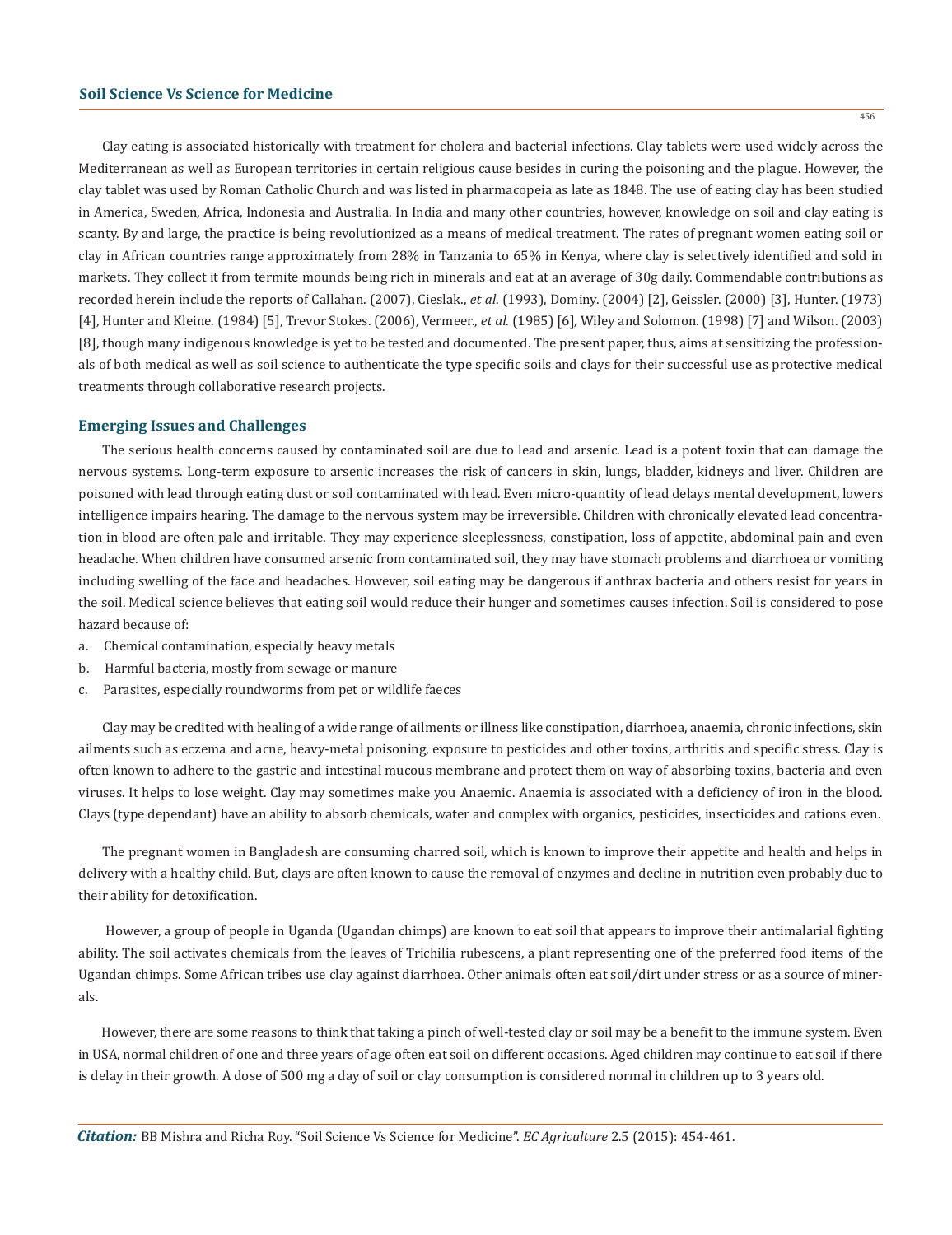Soil or dirt or clay-eating is seldom used for practice known as geophagy or geophagia, but appears as a puzzling medical issue, which makes such practice medically abused because of certain abnormal behaviour as affected by psychological disorders. Pica refers to the abnormal ingestion of non-food substances like soil, clay and dirt. Clay eating is known to be associated with treatments for cholera and bacterial infection. In a practice dating back to Greek and Roman times and later witnessed by Christianity, holy clay tablets were widely distributed and traded throughout the Mediterranean region and Western Europe for use in religious customs and as cures for poison and the plague. These clay tablets, blessed by the Roman Catholic Church, were listed in pharmacopeia as late as 1848.

#### **Opportunities Vs Medical Treatment of Clays**

Tony de Morais (2009)[9] reported the wide spectrum of clays entitled "The medical properties of clay" published in Amazing Discoveries that outlined the following tips.

Clay may be used externally as well as internally in different forms. It is antiseptic to prevent decay or putrefaction, promotes wound healing, relieves and prevents inflammation, cleans cancer cells (anti-carcinogenic), softens and soothens the skin (emollient), refrigerant cools and reduces body temperature (refrigerant) and improves skin texture (cosmetic). When used internally, clay like bentonite acts as an effective detoxifier, which can absorb heavy metals such as mercury, arsenic, lead, and tin. Besides, it provides minerals and trace elements. Being colloidal in nature, it reduces or even eliminates toxins and harmful ingredients from body.

Clay may be of different colours depending on the chemical composition of the soil viz. gray, white, red, black, green, yellow, blue and pink even. Normally, white bentonite clay is used for heavy metal detoxification, while red clay for facial purifying mask. Such clays are usually mixed with herbs, fruit or vegetable juice or olive oil to improve the performance of clay. Normally, green clays are used externally as well as internally.

In order to prepare clays for medical use, select a bowl shaped container preferably made of glass, porcelain, or wood, but never metal. Then, fill the bowl with fresh water and sprinkle the clay powder until a homogeneous paste is ready that may not be very concentrated. Let the clay then rest for two hours without much disturbance. Now, spread an even half-inch layer of clay over the affected area with a wooden spoon, but avoid smoothening to enable clay settled naturally on affected area. Then use a clean cloth bandage for wrapping. In case of an abscess or inflamed organ or any pus-forming sore, then prepared clay is covered with a cabbage leaf in order to slow down its drying process. However, if the affected patch to be treated is on both sides of the body like the kidneys, spread the clay first on a clean cloth and then place on the affected for two hours, but at least for three times a day with separate applications. If there is an ulcer or an open sore, the prepared clay should be applied directly on the affected area or flesh. Tony de Morais. (2009)[9] reported that applications should only occur at least two hours before or two hours after meals. When treating an abscess or purulent ulcer, change the application every hour. However, if the clays dry in half an hour, then take it off without waiting the entire hour. Preferably avoid clay application when menstruating and during pregnancy.

Historical accounts of humans using 'healing clay' began with Aristotle in 384-322 BC [10] and Pliny the Elder (23-79 AD) later recounted the cure of intestinal ailments by ingestion of volcanic muds [11]. However, the scientific evidence of clays, mud or soil for treating and healing ulcers, tumors, cysts, cancers, osteoporosis, etc, is lacking. Certain uses of clays are based on the physical characteristics of clay minerals that benefit digestion or protect and cleanse the skin [12]. The adsorptive and absorptive properties of clay minerals have historically been the driving force behind the traditional use of healing and therapeutic clays. Initially, negatively-charged interlayer sites of clays will absorb positively-charged substances to their extensive surface area. Over time, many clay minerals may absorb substances in between the stacked silicate layers of the mineral, allowing for expansion and swelling or contraction. While the physical adsorption of water and organic matter is the most common attribute of healing clays, the geochemical mechanisms controlling antibacterial properties of clays have received significantly less attention.

It is well known that metallic ions, such as silver, copper, and zinc, have strong inhibitory and bactericidal effects on a broad spectrum of bacteria [13]. Various forms of silver ions have been used to treat burn wound infections, osteomyelitis, urinary tract infections,

*Citation:* BB Mishra and Richa Roy. "Soil Science Vs Science for Medicine". *EC Agriculture* 2.5 (2015): 454-461.

457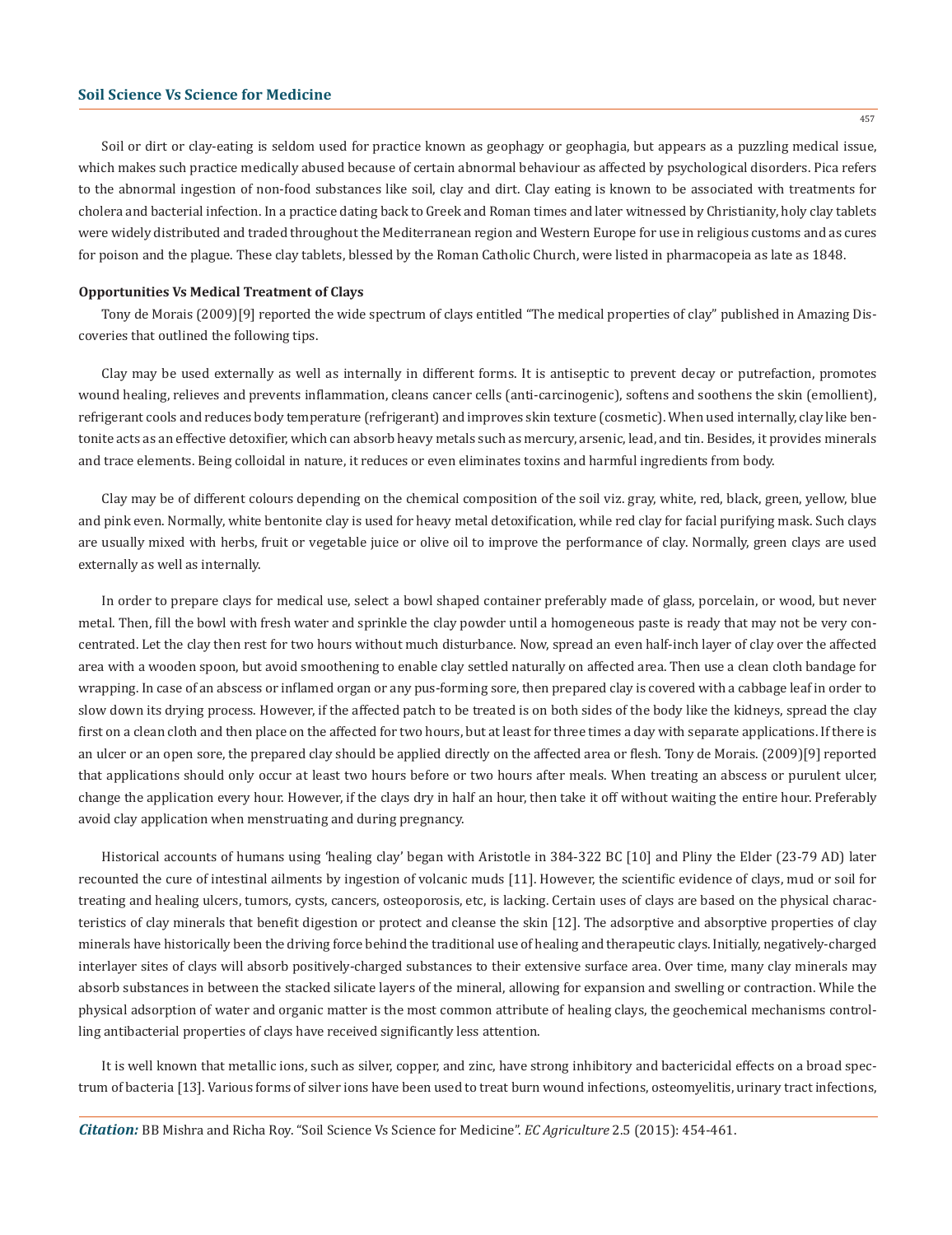and central venous catheter infections [14]. In low concentrations (4 µg/ml), silver ions produced inhibitory and bactericidal effects with no obvious toxic effect on human blood cells [15]. Although required by most living organisms at low concentrations, elevated levels of copper can inhibit the growth of some microorganisms and exhibit bactericidal activity [13]. The use of copper-coated products or copper alloys has been proposed for surfaces exposed to human contact to reduce the transmission of infectious microbial agents. Other metallic oxides, including zinc oxide, magnesium oxide, and calcium oxide, have antibacterial activity with demonstrated effectiveness against *E. coli* and *S. aureus* [16]. The nanometer particle size of these oxides, as well as titanium and silicon dioxide[17,18], have proven to be important for antibacterial activity. Zinc oxide has been used in a variety of dental composites to treat or prevent dental caries and as an endodontic sealer [19]. Nonetheless, the antibacterial mechanism has not been identified.

The high cation exchange capacity of certain clay minerals is the basis for creation of inorganic antibacterial materials and synthetic antibacterial clay minerals are prepared by exchanging their native ions with known antibacterial ions such as Ag-ions [20]. Thus silverloaded clays are pursued more aggressively than other antibacterial chemical ions. Nevertheless, copper-loaded mineral substrates are recently discovered [21].



*Figure 1: White cavity of zeolite in basalt (Hirna watershed, Ethiopia).*

The zeolites (Figure 1) with their immense power of absorption as well as adsorption indicate strong affinity for oxidized silver ions and thus form silver exchanged zeolites, which have shown antibacterial potential against aerobic and anaerobic Gram-negative and Gram-positive bacteria pathogens including *Pseudomonas aeruginosa, Porphyromonas gingivalis, Prevotella intermedia, Staphylococcus aureus, Streptococcus mutans, and Streptococcus sanguis* and could be used in dental applications [22-24]. Copper-loaded vermiculite is reported to have better antifungal activity besides inhibiting the growth of *E. coli* [25].

#### **Clay for Detoxification**

Clay or soil eating by and large has revealed some potential for digestive and nutritional benefits. However, the most remarkable evidence is its relevance in detoxification. It is known that ingestion of clays by animal species like rats, birds, parrots etc enables a wide variety of foods free of suffering from any toxic effect. Today, human beings are suffering from variety of ailments caused mainly by some types of toxicity/contamination. There is need to look for substances that can scavenge for variety of food material used and soil and clay may be a choice to be tested under the supervision of medical experts.

Clays belong to a crystalline shape with hexagonal networks of silicon-oxygen tetrahedron that provides a large surface area with charged sites that cause bonds to capture charged ions or certain toxins. The well known colloidal properties following the existence of hydroxyl ions within the clay structure may promote its ability to bind and exchange other metals, adsorb water and organic compounds too. The use of clays to reduce bioavailability of plant toxins from foods is of current interest in order to make the food more edible. In countries like Peru and Arizona, wild varieties of potato has bitterness in taste and cause abdominal pain and vomiting due possibly to the presence of glycoalkaloids in potato, but clays have shown ability to absorb glycoalkaloids. Eating soil as well as clay

*Citation:* BB Mishra and Richa Roy. "Soil Science Vs Science for Medicine". *EC Agriculture* 2.5 (2015): 454-461.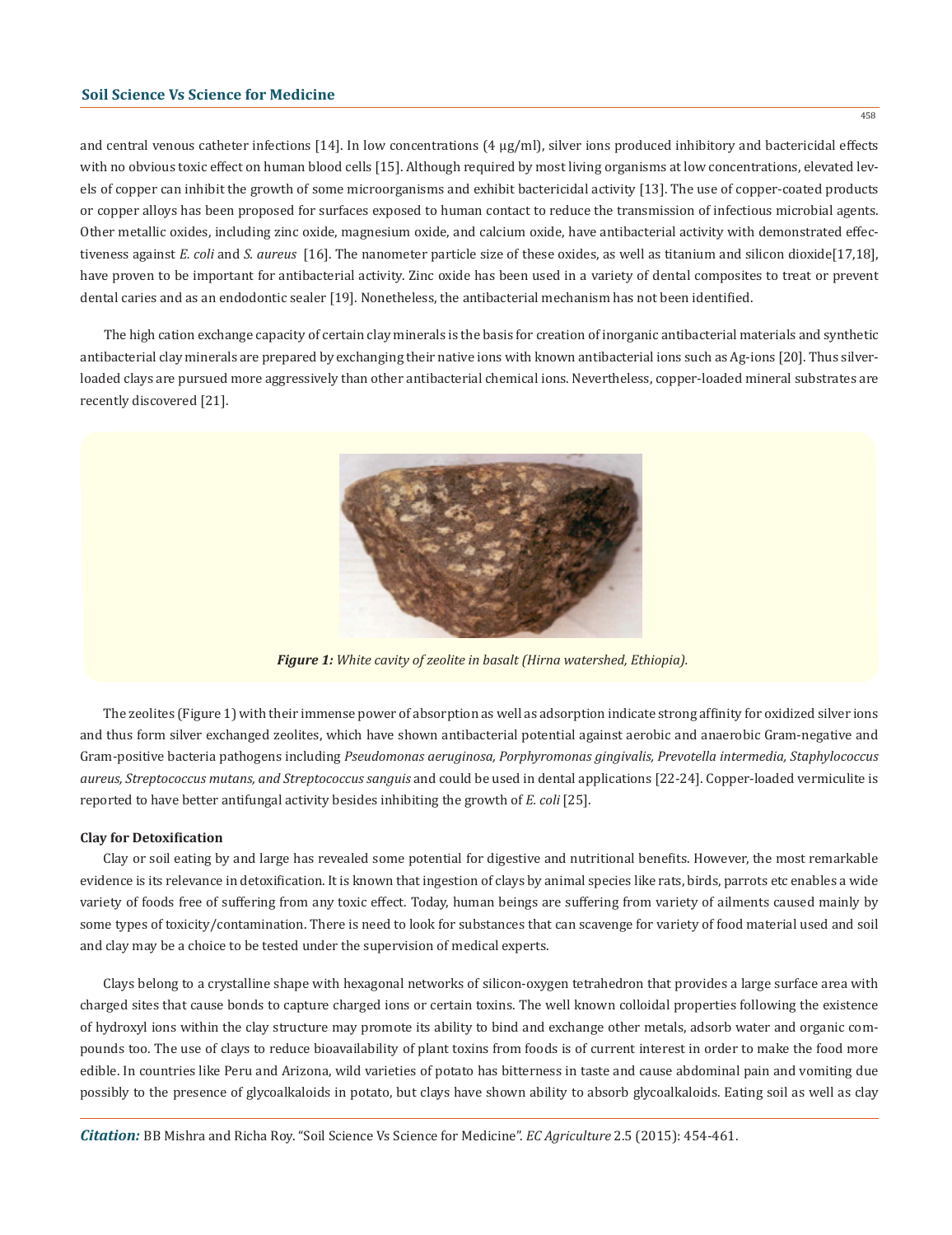thus seems to be an ancient example of solving most of medical problems. However, recent evidence reveals its continued use in lowering food toxicity and promoting digestive health. Let's look for truth based on evidences and transform such ancient practice to some modern shape through teaching and learning as science of medicine for protective treatment.

Clay crystals carry a negative electrical charge as hydroxyl and oxide ions, while impurities or toxins or even bacteria carry a positive electrical charge and during exchange with clay, the positively charged ions are attracted to the negatively charged colloidal surfaces of the clays. The clay colloids thus get electrically satisfied and hold the positive ions until our body could remove the both through excreta in toilet and accordingly, clay could maintain its colloidal integrity within the human body without any assimilation or break down. The clay may expand in case of montmorrilonite or bentonite and the substance could be absorbed by filling the space between the stacked silicate layers. Thus, clay minerals possess an inner layer charge that behaves and acts like an absorbent and may absorb and bond even with elements showing toxic nature.

#### **An Evidence That Witnesses the Truth**

As a mark of the first celebration of the Soil Day of UN on 5<sup>th</sup> December, 2014, the Department of Soil Science of Bihar Agricultural University, Sabour has hopefully identified Karu Paswan of 100 years living at a village of Babupur (Bakharpur) in Pirpainti Block of Bhagapur District in Bihar (India), who has been daily eating a type specific soil of Ganga flood plain for the last 60 years. He is nonvegetarian with normal food diet, but daily eats almost 500g of soil additionally. He has two daughters (house wife) and two sons (farmer and treasury officer, respectively). At the age of 100 years, he has black hairs and walks on foot for 10 to 12 km daily to local market (Figure 2). However, sample of soil collected was analysed (Table 1), though further analysis along with medical reports are still awaited [26-29].



*Figure 2: Karu Paswan.*

| <b>Parameters</b>              | <b>Values</b> | <b>Rating</b> |
|--------------------------------|---------------|---------------|
| рH                             | 7.01          | Neutral       |
| EC                             | 0.036         | Normal        |
| Org. C. (%)                    | 0.37          | Low           |
| $P_2O_5$ (Kgha <sup>-1</sup> ) | 10.34         | Low           |
| $K, O$ (Kgha <sup>-1</sup> )   | 371.25        | High          |
| Avail. – N $(Kgha^{-1})$       | 112.89        | Low           |
| Avail.-S (Mg/Kg)               | 61.71         | High          |
| Zn (Mg/Kg)                     | 7.62          | High          |
| Cu (Mg/Kg)                     | 0.78          | Medium        |
| Fe (Mg/Kg)                     | 38.16         | High          |
| $Mn$ (Mg/Kg)                   | 24.04         | High          |
| Boron (Mg/Kg)                  | 1.10          | High          |

*Table 1: Chemical analysis of the soil eaten by Karu Paswan.*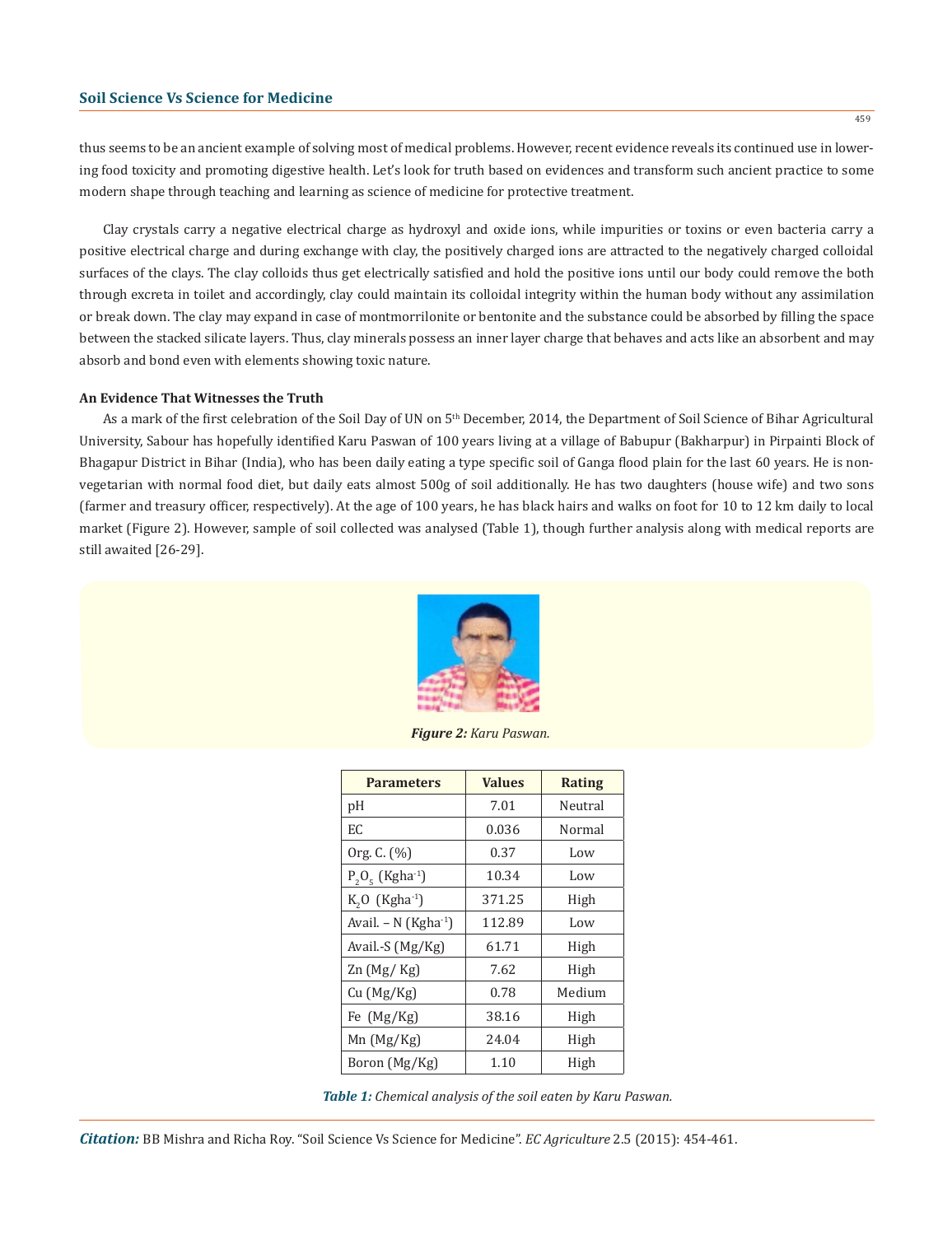## **Conclusion**

Necessity is the mother of invention and challenges open the door of opportunities. Let's not forget that the soils across the globe suffer from crucial management risks, even though they possess in their type specific forms like clays certain unique potential for medical uses. Soil as a natural resource helps in getting food, water and even air. However, the truth of evidence as recorded is enough to trust on a bare fact that soil or clay may be uniquely suitable medically to cure a number of ailments, which are becoming common to everyone now-a-days across the world. This is now time for researchers in different facets of medical sciences to come forward to establish the truth in a big way in close association with soil science professionals, who could specify the suitability of soil and clay for medical uses. Soil is thus not only meant for survival and nourishment of human beings, but for protective medical treatment even.

If "Yoga" has been accepted as a symbol to sustain the human health, soil or clay as medical tool will surely restore and regain after ailment as protective medical treatment. The UN Soil Day on 5<sup>th</sup> December may thus be a mark of humanity in a big way, wherein soil as a protective medical treatment must be well taken during the International year of soil 2015.

#### **Acknowledgements**

Thanks to all whose noble contributions have inspired the authors directly or indirectly to complete the manuscript for publication. The assistance extended by Dr. Sunil Kumar of the Department in soil analysis is acknowledged.

## **Bibliography**

- 1. Mishra BB., *et al*. "Soil Science vs Medical Science: Breakthrough in science for medicine". *Business of Agriculture* (2015): 38-41.
- 2. Dominy NJ., *et al*. "Adaptive function of soil consumption: an in vitro study modeling the human stomach and small intestine". *Journal of Experimental Biology* 207 (2004): 319-324.
- 3. Geissler PW. "The significance of earth-eating: social and cultural aspects of geophagy among children". *Africa* 70.4 (2000): 653-82.
- 4. Hunter John M. "Geophagy in Africa and in the United States: A Culture-Nutrition Hypothesis". *Geographical Review* 63.2 (1973): 170-195.
- 5. Hunter J M and de Kleine R. "Geophagy in Central America". *Geographical Review* 74.2 (1984): 157-169.
- 6. Vermeer., *et al*. "Nigerian Geophagical Clay: A Traditional Antidiarrheal Pharmaceutical". *Science* 227.4687 (1985): 634-636.
- 7. Wiley AS and Solomon. "Geophagy in Pregnancy: A Test of a Hypothesis". *Current Anthropology* 3.4 (1998): 532-545.
- 8. Wilson MJ. "Clay mineralogical and related characteristics of geophagic materials". *Journal of Chemical Ecology* 29.7 (2003): 1525-1547.
- 9. Tony de Morais. "The Medical Properties of Clay". *Amazing Discoveries*. (2009).
- 10. Mahaney WC., *et al*. "Mineral and chemical analyses of soils eaten by humans in Indonesia". *International Journal of Environmen tal Health Research* 10 (2000): 93-109.
- 11. Carretero MI., *et al*. "Clays and human health. In: F. Bergaya F, Theng BKG, Lagaly G, editors". Handbook of Clay Science. Elsevier Ltd, (2006): 717-774.
- 12. Carretero MI. "Clay minerals and their beneficial effects upon human health. A review". *Applied Clay Science* 21.3-4 (2002): 155-163.
- 13. Gordon AS., *et al*. "Response of diverse heterotrophic bacteria to elevated copper concentrations". *Canadian Journal of Microbiol ogy* 40.5 (1994): 408-411.
- 14. Jansen B., *et al*. "*In vitro* evaluation of the antimicrobial efficacy and biocompatibility of a silver-coated central venous catheter". *Journal of Biomaterials Applications* 9 (1994): 55-70.
- 15. Berger TJ., *et al*. "Electrically generated silver ions: quantitative effects on bacterial and mammalian cells". *Antimicrobial Agents and Chemotherapy* 9.2 (1976): 357-358.
- 16. Sawai J. "Quantitative evaluation of antibacterial activities of metallic oxide powders (ZnO, MgO and CaO) by conductimetric as say". *Journal of Microbiological Methods* 54.2 (2003):177-182.